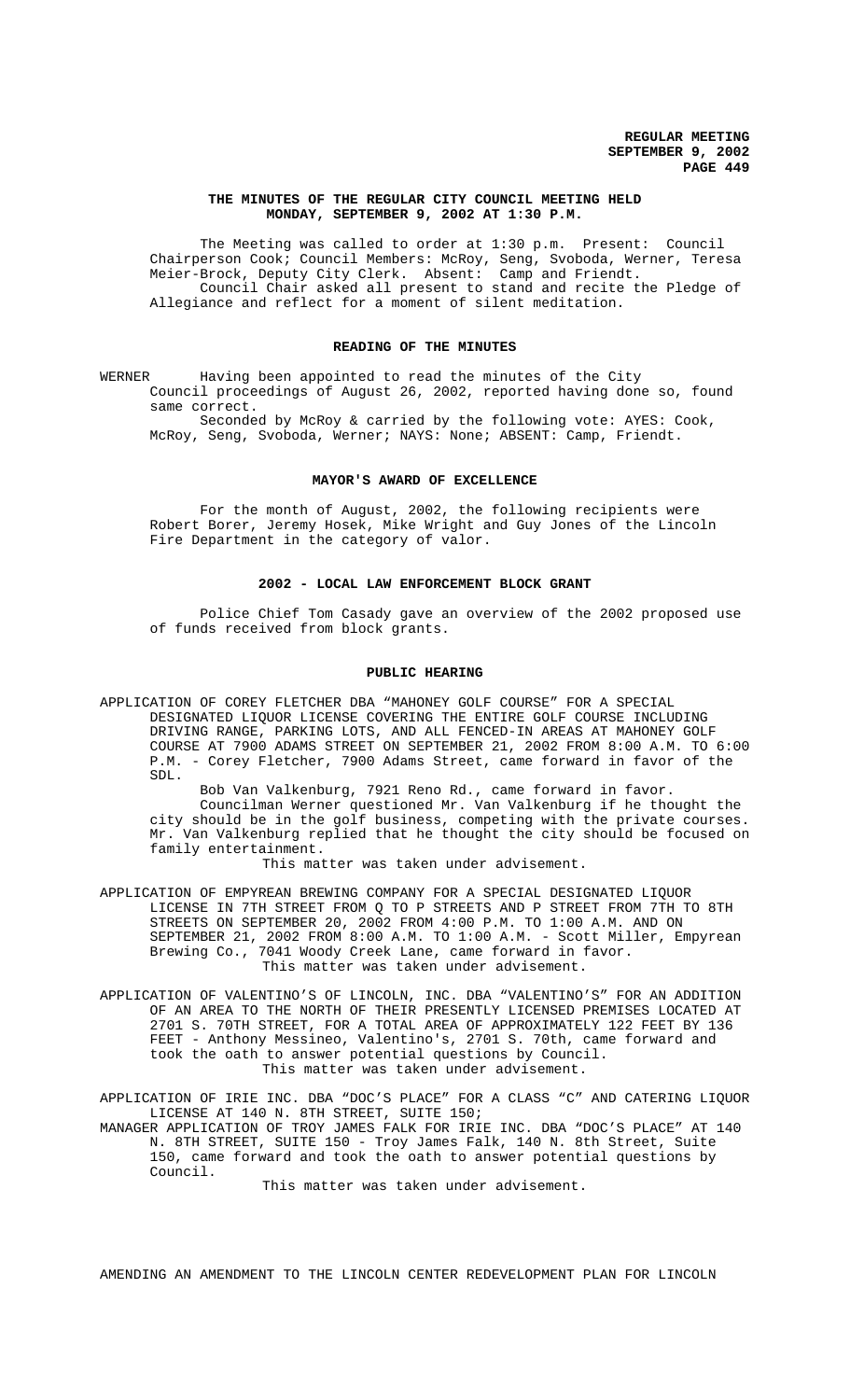MALL REDEVELOPMENT PROJECT FOR STREET SCAPE AND INFRASTRUCTURE IMPROVEMENTS IN AN AREA GENERALLY EXTENDING ALONG LINCOLN MALL FROM S. 10TH STREET TO S. 14TH STREET.(IN CONNECTION W/02R-193);

APPROVING A REDEVELOPMENT AGREEMENT BETWEEN THE CITY AND NEBCO, INC. TO FUND PUBLIC IMPROVEMENTS WITHIN THE LINCOLN MALL PROJECT AREA GENERALLY LOCATED ALONG LINCOLN MALL BETWEEN 10TH AND 14TH STREETS. (IN CONNECTION W/02R-192) - Joel Pederson, Assistant City Attorney, came forward to explain the Amendment to the Lincoln Center Redevelopment Plan and the Redevelopment Agreement.

Councilwoman McRoy asked about the blight standards back in 1987. area. Mr. Pederson explained that 1987 was the initial blight study for the Lincoln Center Redevelopment area, which included the downtown area of Lincoln. The determinations have not changed dramatically since that time. Councilwoman McRoy questioned how the Lincoln Mall was determined to be blighted compared to other areas in Lincoln. Mr. Pederson explained that the increment opportunity presented itself here for this area first.

Councilman Werner asked when using Tax Increment Financing dollars, how far can you go with the project? Mr. Pederson suggested there is some latitude as to how district boundaries are drawn.

Craig Groat, 4935 Huntington, came forward in favor. He showed a catalog of light fixtures he thought would be aesthetically pleasing to the renovation of the Lincoln Mall between the Capitol and the City Council Building.

Council Chair Cook asked Ed Zimmer to come forward to answer questions regarding the present light poles that line the Lincoln Mall.

Mr. Zimmer stated that Lincoln Electric System was who selected the current lights now in use. He informed the Council that there will not be sufficient funds to replace the poles that are now in place. This matter was taken under advisement.

APPROVING APPROPRIATIONS IN THE AMOUNT OF \$39,950 FROM THE OPERATION OF KENO LOTTERY FUNDS FOR VARIOUS HUMAN SERVICES - Bob Van Valkenburg, 7921 Reno Rd. came forward to question what the specific health and human service items were that were receiving the lottery funds. He suggested that these funds might more appropriately go to funding the Fire Department's communication equipment.

This matter was taken under advisement.

#### **MISCELLANEOUS BUSINESS**

Craig Groat, 4935 Huntington Street, came forward to address the financing of new light fixtures along Lincoln Mall between the State Capital and the City-County Building. He suggested that the business community might do some fund raising in order provide the new light fixtures.

Bob Van Valkenburg, 7921 Reno Rd., came forward to invite Council members to discuss impact fees with him at any time. He commented about the present gasoline tax in Lincoln, suggesting that gasoline is much cheaper 40 miles from this location. He questioned why Councilman Friendt did not speak up during the budget hearings, but yet put a large article in the editorial section of the Lincoln Journal Star. He also stressed the importance of regaining the public's confidence by adopting a new standard of ethical codes.

These matters were taken under advisement.

## **\*\* END OF PUBLIC HEARING \*\***

**COUNCIL ACTION**

**LIQUOR RESOLUTIONS**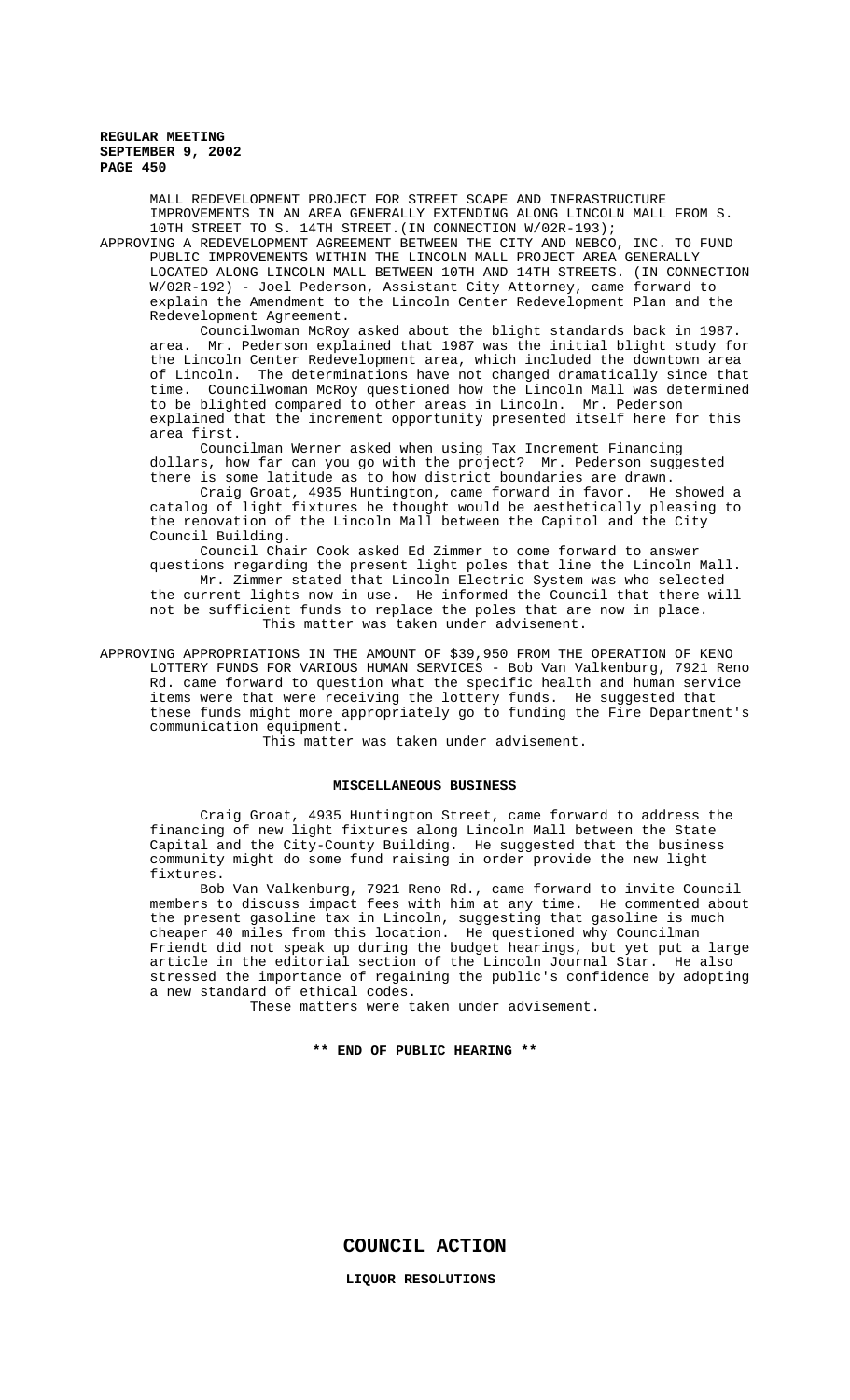APPLICATION OF COREY FLETCHER DBA "MAHONEY GOLF COURSE" FOR A SPECIAL DESIGNATED LIQUOR LICENSE COVERING THE ENTIRE GOLF COURSE INCLUDING DRIVING RANGE, PARKING LOTS, AND ALL FENCED-IN AREAS AT MAHONEY GOLF COURSE AT 7900 ADAMS STREET ON SEPTEMBER 21, 2002 FROM 8:00 A.M. TO 6:00 P.M. - CLERK read the following resolution, introduced by Annette McRoy, who moved its adoption for approval:

A-81676 BE IT RESOLVED by the City Council of the City of Lincoln, Nebraska:

That after hearing duly had as required by law, consideration of the facts of this application, the Nebraska Liquor Control Act, and the pertinent City ordinances, the City Council recommends that the application of Corey Fletcher d/b/a Mahoney Golf Course for a Special Designated License to cover the entire golf course including driving range, parking lots, and all fenced-in areas at Mahoney Golf Course at 7900 Adams Street, Lincoln, Nebraska, on September 21, 2002 from 8:00 a.m. to 6:00 p.m., be approved with the condition that the premise complies in every respect with all City and State regulations and with the following requirements:

1. Identification to be checked, wristbands required on all parties wishing to consume alcohol.

2. Adequate security shall be provided for the event.<br>3. Responsible alcohol service practices shall be for

Responsible alcohol service practices shall be followed. BE IT FURTHER RESOLVED the City Clerk is directed to transmit a copy of this resolution to the Nebraska Liquor Control Commission.

Introduced by Annette McRoy

Seconded by Seng & carried by the following vote: AYES: Cook, McRoy, Seng, Werner; NAYS: Svoboda; ABSENT: Camp & Friendt.

APPLICATION OF EMPYREAN BREWING COMPANY FOR A SPECIAL DESIGNATED LIQUOR LICENSE IN 7TH STREET FROM Q TO P STREETS AND P STREET FROM 7TH TO 8TH STREETS ON SEPTEMBER 20, 2002 FROM 4:00 P.M. TO 1:00 A.M. AND ON SEPTEMBER 21, 2002 FROM 8:00 A.M. TO 1:00 A.M. - CLERK read the following resolution, introduced by Annette McRoy, who moved its adoption for approval:<br>A-81677 BE IT RESOLVED b

BE IT RESOLVED by the City Council of the City of Lincoln, Nebraska:

That after hearing duly had as required by law, consideration of the facts of this application, the Nebraska Liquor Control Act, and the pertinent City ordinances, the City Council recommends that the application of Empyrean Brewing Co. for a Special Designated License to cover an area in 7th Street from Q to P Streets (62' x 382') and P Street from 7th to 8th Streets (60' x 270'), Lincoln, Nebraska, on September 20, 2002 from 4:00 p.m. to 1:00 a.m. and on September 21, 2002 from 8:00 a.m. to 1:00 a.m., be approved with the condition that the premise complies in every respect with all City and State regulations and with the following requirements:

1. From 8:00 a.m. to 1:00 p.m. the licensed premises will be limited to a 40' by 90' tent at 7th and P Streets. At 1:00 p.m. the licensed premises shall revert back to the originally stated area at 7th Street from Q to P Streets (62' x 382') and P Street from 7th to 8th Streets (60' x 270').<br>2. Identific

Identification to be checked, wristbands required on all parties wishing to consume alcohol.

- 3. Adequate security shall be provided for the event.
- 4. Responsible alcohol service practices shall be followed.

BE IT FURTHER RESOLVED the City Clerk is directed to transmit a copy of this resolution to the Nebraska Liquor Control Commission.

Introduced by Annette McRoy

Seconded by Seng & carried by the following vote: AYES: Cook, McRoy, Seng, Svoboda, Werner; NAYS: None; ABSENT: Camp & Friendt.

APPLICATION OF VALENTINO'S OF LINCOLN, INC. DBA "VALENTINO'S" FOR AN ADDITION OF AN AREA TO THE NORTH OF THEIR PRESENTLY LICENSED PREMISES LOCATED AT 2701 S. 70TH STREET, FOR A TOTAL AREA OF APPROXIMATELY 122 FEET BY 136 FEET - CLERK read the following resolution, introduced by Annette McRoy, who moved its adoption for approval: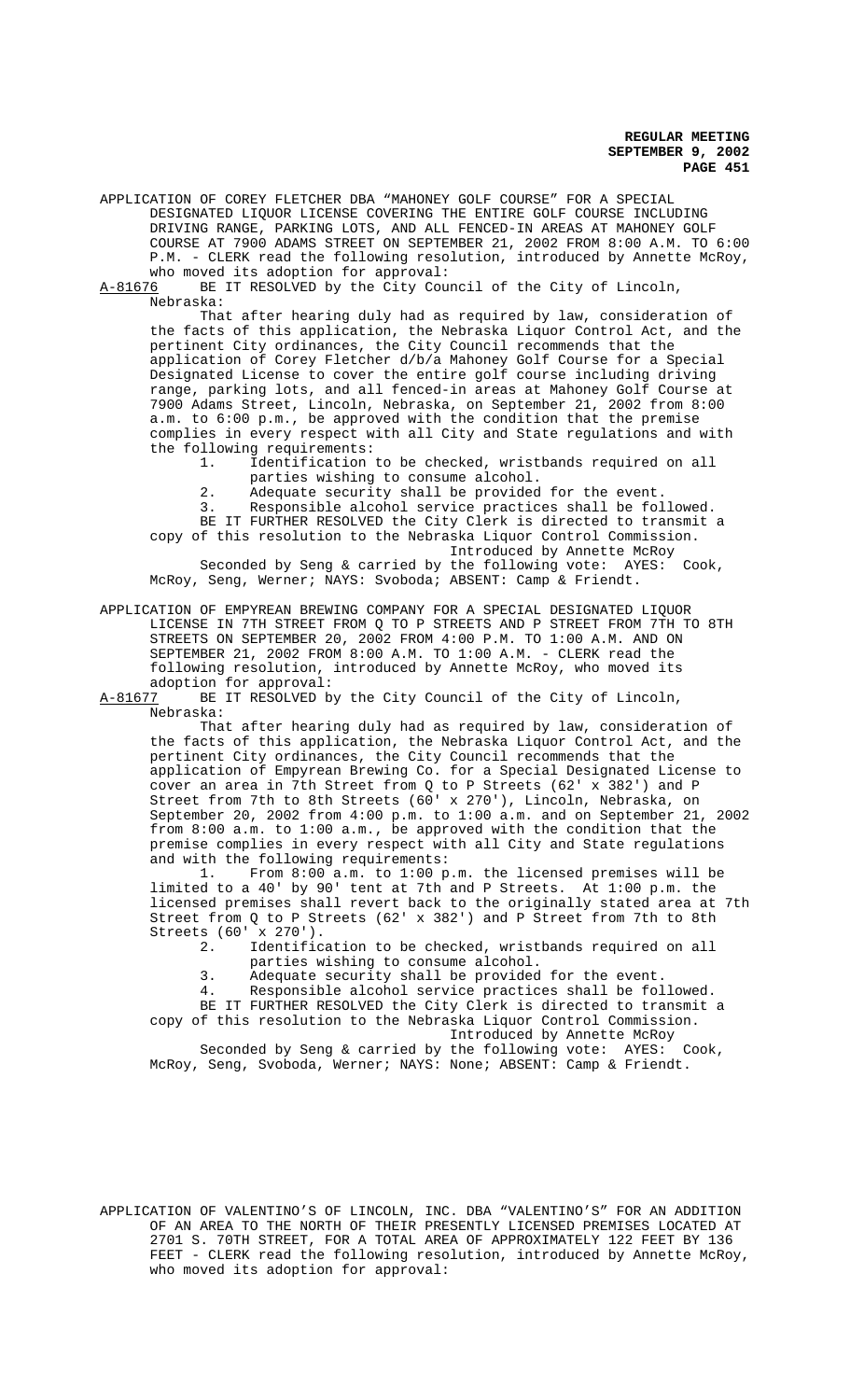Nebraska: That after hearing duly had as required by law, consideration of the facts of this application, the Nebraska Liquor Control Act, and the pertinent City ordinances, the City Council recommends that the application of Valentino's of Lincoln, Inc. dba "Valentino's" to expand its licensed premises by the addition of an area to the north of the presently licensed premises for a total area measuring 122 feet by 136 feet located at 2701 S. 70th Street, Lincoln, Nebraska, be approved with the condition that the premise complies in every respect with all City and State regulations. BE IT FURTHER RESOLVED that the City Clerk is directed to transmit a copy of this resolution to the Nebraska Liquor Control Commission. Introduced by Annette McRoy Seconded by Seng & carried by the following vote: AYES: Cook, McRoy, Seng, Svoboda, Werner; NAYS: None; ABSENT: Camp & Friendt. APPLICATION OF IRIE INC. DBA "DOC'S PLACE" FOR A CLASS "C" AND CATERING LIQUOR LICENSE AT 140 N. 8TH STREET, SUITE 150 - CLERK read the following resolution, introduced by Annette McRoy, who moved its adoption for approval:<br>A-81679 BE BE IT RESOLVED by the City Council of the City of Lincoln, Nebraska: That after hearing duly had as required by law, consideration of the facts of this application, the Nebraska Liquor Control Act, and the pertinent City ordinances, the City Council recommends that the application of Irie Inc. dba "Doc's Place" for a Class " C" liquor license at 140 N. 8th Street, Suite 150, Lincoln, Nebraska, for the license period ending October 31, 2002, be approved with the condition that the premise complies in every respect with all city and state regulations. The City Clerk is directed to transmit a copy of this resolution to the Nebraska Liquor Control Commission. ontrol Commussion.<br>Introduced by Annette McRoy<br>Introduced by Annette AYES: Cook, Seconded by Seng & carried by the following vote: AYES: Cook, McRoy, Seng, Svoboda, Werner; NAYS: None; ABSENT: Camp & Friendt. MANAGER APPLICATION OF TROY JAMES FALK FOR IRIE INC. DBA "DOC'S PLACE" AT 140

A-81678 BE IT RESOLVED by the City Council of the City of Lincoln,

N. 8TH STREET, SUITE 150 - CLERK read the following resolution, introduced by Annette McRoy, who moved its adoption for approval:

A-81680 WHEREAS, Irie Inc. dba "Doc's Place" located at 140 N. 8th Street, Suite 150, Lincoln, Nebraska has been approved for a Retail Class "C" liquor license, and now requests that Troy James Falk be named manager; WHEREAS, Troy James Falk appears to be a fit and proper person to manage said business.

NOW, THEREFORE, BE IT RESOLVED by the City Council of the City of Lincoln, Nebraska:

That after hearing duly had as required by law, consideration of the facts of this application, the Nebraska Liquor Control Act, and the pertinent City ordinances, the City Council recommends that Troy James<br>Falk he approved as manager of this business for said licensee. The Falk be approved as manager of this business for said licensee. City Clerk is directed to transmit a copy of this resolution to the Nebraska Liquor Control Commission.

Introduced by Annette McRoy Seconded by Seng & carried by the following vote: AYES: Cook, McRoy, Seng, Svoboda, Werner; NAYS: None; ABSENT: Camp & Friendt.

## **ORDINANCES - 2ND READING** - **NONE**

#### **RESOLUTIONS**

AMENDING AN AMENDMENT TO THE LINCOLN CENTER REDEVELOPMENT PLAN FOR LINCOLN MALL REDEVELOPMENT PROJECT FOR STREET SCAPE AND INFRASTRUCTURE IMPROVEMENTS IN AN AREA GENERALLY EXTENDING ALONG LINCOLN MALL FROM S. 10TH STREET TO S. 14TH STREET. (IN CONNECTION W/02R-193) - CLERK read the following resolution, introduced by Terry Werner, who moved its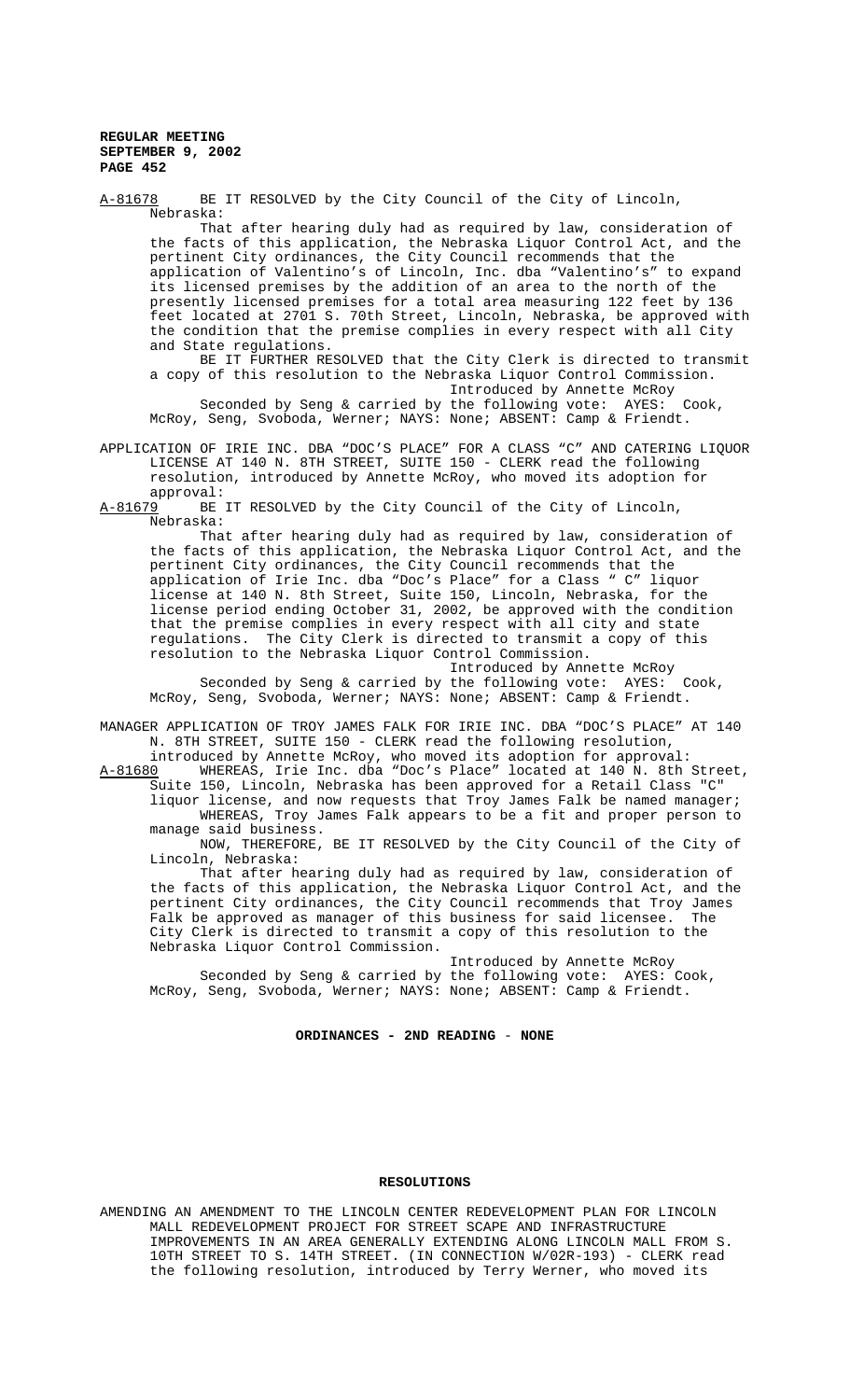adoption:<br>A-81681 WHE WHEREAS, the City Council on October 22, 1984, adopted Resolution No. A-69719 finding an area generally bounded by "R" Street, 17th Street, "S" Street, and 7th Street to be blighted, and on October 19, 1987, adopted Resolution No. A-71701 finding said area to be blighted and substandard as defined in the Nebraska Community Development Law (Neb. Rev. Stat. § 18-2101, et seq. as amended) and in need of redevelopment; and

WHEREAS, the City Council has previously adopted the Lincoln Center Redevelopment Plan (hereinafter the "Plan") including plans for various redevelopment projects within said area in accordance with the requirements and procedures of the Nebraska Community Development Law; and now desires to establish a new Project Area for the Lincoln Mall Redevelopment Project along Lincoln Mall from 10th to 14th Streets and in the right-of-way of Blocks 119 and 128 (10th to 11th Street, H Street to K Street) to provide public improvements consisting of thematic and coordinated sidewalk, street curb, lighting, bus shelter, landscape, irrigation, benches, security, and other utility and other improvements throughout the project area, and to provide details on how said development will be implemented; and

WHEREAS, the Director of the Urban Development Department has filed with the City Clerk the Amendments to the Plan to provide for the Lincoln Mall Redevelopment Project within said blighted and substandard area, which amendments are attached hereto, marked as Exhibit "A", and made a part hereof by reference, and has reviewed said Amendments and has found that they meet the conditions set forth in Neb. Rev. Stat. § 18-2113 (Reissue 1997); and

WHEREAS, on July 26, 2002 notice of public hearing was mailed, postage prepaid, to the president or chairperson of the governing body of each county, school district, community college, educational service unit, and natural resource district in which the real property subject to such plan is located and whose property tax receipts would be directly affected and to all registered neighborhood associations located in whole or in part within one mile radius of the area to be redeveloped setting forth the time, date, place, and purpose, of the public hearing to be held on August 7, 2002 before the Lincoln City - Lancaster County Planning Commission regarding the Amendments, a copy of said notice and list of said registered neighborhood associations having been attached hereto as Exhibit "B" and "C" respectively; and

WHEREAS, said proposed Amendments to the Plan have been submitted to the Lincoln City - Lancaster County Planning Commission for review and recommendation, and said Planning Commission on August 7, 2002 found said request to be in conformance with the Comprehensive Plan and recommended approval thereof; and

WHEREAS, on August 23, 2002 a notice of public hearing was mailed, postage prepaid, to the foregoing governing bodies and registered neighborhood associations setting forth the time, date, place, and purpose of the public hearing before the City Council to be held on September 9, 2002 regarding the proposed Amendments, a copy of said notice having been attached hereto as Exhibit "D"; and

WHEREAS, on August 23, 2002 and August 30, 2002, a notice of public hearing was published in the Lincoln Journal Star newspaper, setting forth the time, date, place, and purpose of the public hearing to be held on September 9, 2002 regarding the proposed Amendments for said blighted and substandard area, a copy of such notice having been attached hereto and marked as Exhibit "E"; and

WHEREAS, on September 9, 2002 in the City Council Chambers of the County City Building, 555 South 10th Street, Lincoln, Nebraska, the City Council held a public hearing relating to the proposed Amendments and all interested parties were afforded at such public hearing a reasonable opportunity to express their views respecting said proposed Amendments; and

WHEREAS, the City Council has duly considered all statements made and materials submitted relating to said proposed plans.

NOW, THEREFORE, IT IS FOUND AND DETERMINED by the City Council of the City of Lincoln, Nebraska as follows:

1. That the Amendments to provide for the Lincoln Mall Redevelopment Project are described in sufficient detail and are designed with the general purpose of accomplishing a coordinated, adjusted, and harmonious development of the City which will promote general health, safety, and welfare, sound design and arrangement, the wise and efficient expenditure of public funds, and the prevention of the recurrence of unsanitary or unsafe dwelling accommodations or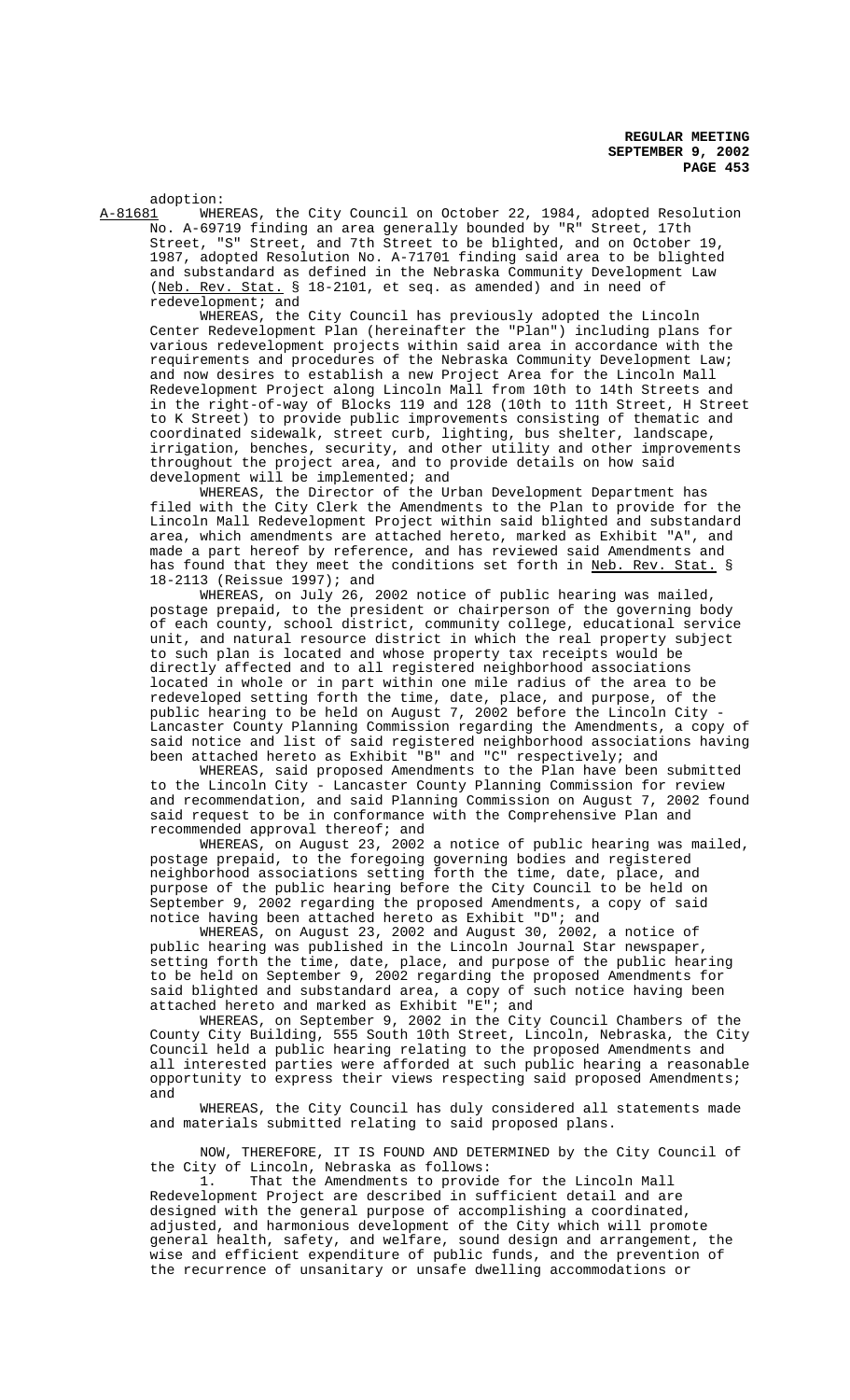conditions of blight.

2. That the Project is feasible and in conformity with the general plan for the development of the City of Lincoln as a whole and said plan is in conformity with the legislative declarations, and the determinations set forth in the Community Development Law.

3. That the Director of the Urban Development Department has submitted with said Redevelopment Plan a statement of the proposed method and estimated cost of the acquisition and preparation for redevelopment of the Project areas and the estimated proceeds or revenue from the partial disposal thereof to redevelopers, if any; a statement of the proposed method of financing the Redevelopment Projects; and a statement of the method proposed for the relocation of families and businesses to be displaced from the Redevelopment Project areas, is any, attached hereto as Exhibit "F".

4. That the acquisitions by the City of real property, if any, as set forth in the Amendments are necessary for implementation of said Projects and their purposes under the provisions of the Community Development Law.

5. That the Redevelopment Projects in the Amendments would not be economically feasible without the use of tax-increment financing.<br>6. That said Redevelopment Projects would not occur in the

That said Redevelopment Projects would not occur in the Lincoln Center Plan Redevelopment Area without the use of tax-increment financing.<br>7.

That the costs and benefits of the Redevelopment Projects, including costs and benefits to other affected political subdivisions, the economy of the community, and the demand for public and private services have been analyzed by the City Council and have been found to be in the long-term best interest of the community impacted by the redevelopment projects according to the cost benefit model (a) summarized in Exhibit "G" hereto, which model analyzes the tax shifts from the use of Community Improvement Financing as authorized in § 18- 2147; (b) the community's public service needs impacts and local tax impacts arising from the approval of the project; (c) impacts on employers and employees of firms locating or expanding within the boundaries of the project area; (d) impacts on other employers and employees in the City and immediate area outside the project area; and (e) other impacts the City Council hereby determines to be relevant to the consideration of costs and benefits arising from the redevelopment project.

BE IT RESOLVED by the City Council of the City of Lincoln, Nebraska:

That, pursuant to the provisions of the Nebraska Community Development Law and in light of the foregoing findings and determinations, the Amendments attached hereto as Exhibit "A" are hereby accepted and approved by the City Council as the governing body for the City of Lincoln.

BE IT FURTHER RESOLVED that the Urban Development Director or his authorized representative is hereby authorized and directed to take all steps necessary to implement the provisions of said Amendments.

BE IT STILL FURTHER RESOLVED that the Urban Development Director, or her authorized representative, is hereby authorized and directed to contact the owners and tenants of those properties listed in said Amendments for the purpose of negotiation of contracts or options for the acquisition of all interests in said real estate in accordance with the land acquisition procedures of the City of Lincoln; and to take all steps necessary for the acquisition of said property by purchase, if possible, or by condemnation if necessary.

BE IT STILL FURTHER RESOLVED that the Finance Director is hereby authorized and directed to cause to be drafted and submitted to the City Council any appropriate ordinances and documents for the authorization

to provide necessary funds, including Community Improvement Financing in accordance with the provisions of the Community Development Law, to finance necessary and appropriate public acquisitions, improvements, and activities set forth in said Amendments to the Lincoln Center Redevelopment Plan.

BE IT STILL FURTHER RESOLVED that it is intended that this resolution and the modifications adopted herein are supplemental hereto the findings, approvals, and authorizations set forth in Resolution No. A-70273, Resolution No. A-71073, Resolution No. A-71490, Resolution No. A-71701, Resolution No. A-72046, Resolution No. A-72329, Resolution No. A-72774, Resolution No. A-73000, Resolution No. A-73698, Resolution No.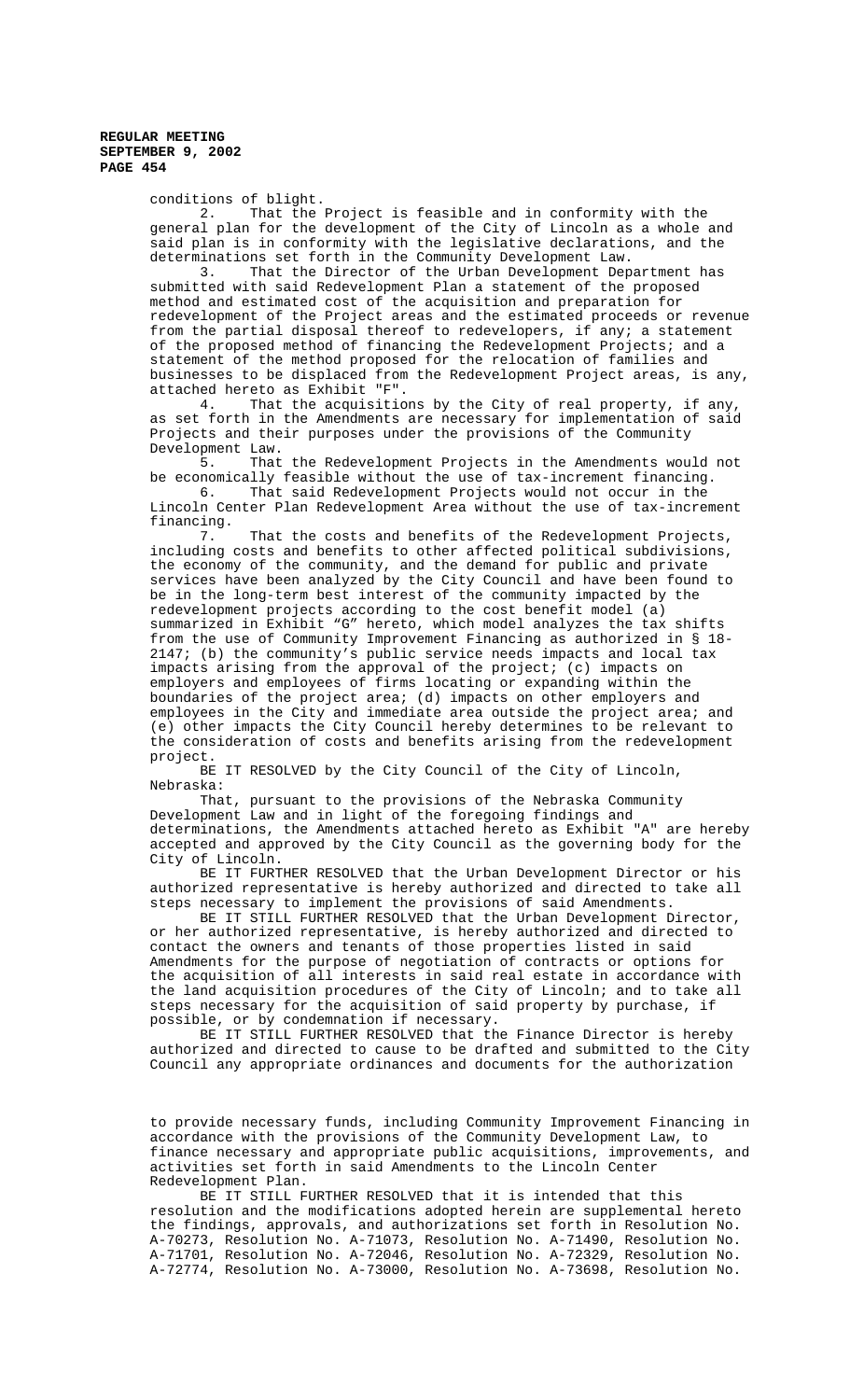A-74165, Resolution No. A-74186, Resolution A-74291, Resolution No. A-74583, Resolution No. A-74603, Resolution No. A-75257, Resolution No. A-75784, Resolution No. A-75974, Resolution No. A-76438, Resolution No. A-77828, Resolution No. A-78138, Resolution No. A-78688, and Resolution No. A-80587.

Introduced by Terry Werner Seconded by Seng & carried by the following vote: AYES: Cook, McRoy, Seng, Svoboda, Werner; NAYS: None; ABSENT: Camp & Friendt.

APPROVING A REDEVELOPMENT AGREEMENT BETWEEN THE CITY AND NEBCO, INC. TO FUND PUBLIC IMPROVEMENTS WITHIN THE LINCOLN MALL PROJECT AREA GENERALLY LOCATED ALONG LINCOLN MALL BETWEEN 10TH AND 14TH STREETS. (IN CONNECTION W/02R-192) - CLERK read the following resolution, introduced by Terry Werner, who moved its adoption:<br>A-81682 WHEREAS, the City of Lincoln has u

WHEREAS, the City of Lincoln has undertaken a program for the redevelopment of blighted and substandard areas in the City of Lincoln, Nebraska. As part of that program the City has prepared and approved the Lincoln Center Redevelopment Plan (Redevelopment Plan) providing for redevelopment in downtown Lincoln including the Lincoln Mall Project Area Amendment to the Redevelopment Plan; and

WHEREAS, the Lincoln Mall Project Area Amendment provides for pedestrian, street and mall environment redevelopment improvements which may include open spaces, pedestrian ways, intermodal transportation facilities, streets, landscaping, irrigation, lighting, sidewalk and street furniture, security, curb and gutter, related streetscape improvements and other public improvements on portions or all of the public right-of-way in the eight city blocks adjacent to Lincoln Mall from 10th to 14th Street and the area surrounding Blocks 119 and 128 (10th Street to 11th Street, H Street to K Street); and

WHEREAS, the attached Lincoln Mall Redevelopment Agreement will create public mall improvements surrounding Block 119 to be integrally coordinated with private improvements on the Property. The Property will be subject to Use Restrictions, Building Requirements and Redevelopment Standards to improve attractive and conflict-free pedestrian connections and foster conditions favorable to the removal of blight in the Project Area consistent with the Redevelopment Plan. NOW, THEREFORE, BE IT RESOLVED by the City Council of the City of

Lincoln, Nebraska:

That the attached Redevelopment Agreement is hereby approved and the Mayor is hereby authorized to enter into such Agreement on behalf of the City of Lincoln, Nebraska. Said Agreement is attached hereto, marked as Attachment "A", and is incorporated herein by this reference.

BE IT FURTHER RESOLVED that the Mayor is authorized to execute such other documents, agreements, or amendments to the above referenced Redevelopment Agreement as may be necessary to effectuate the purposes and intent thereof.

Introduced by Terry Werner Seconded by Seng & carried by the following vote: AYES: Cook, McRoy, Seng, Svoboda, Werner; NAYS: None; ABSENT: Camp & Friendt.

ACCEPTING THE REPORT OF NEW AND PENDING CLAIMS AGAINST THE CITY AND APPROVING DISPOSITION OF CLAIMS SET FORTH THEREIN FOR THE PERIOD OF AUGUST 1 - 15, 2002 - CLERK read the following resolution, introduced by Terry Werner, who moved its adoption:

A-81683 BE IT RESOLVED by the City Council of the City of Lincoln, Nebraska:

That the claims listed in the attached report, marked as Exhibit "A", dated August 16, 2002, of various new and pending tort claims filed against the City of Lincoln with the Office of the City Attorney or the Office of the City Clerk, as well as claims which have been disposed of, are hereby received as required by Neb. Rev. Stat. § 13-905 (Reissue 1997). The dispositions of claims by the Office of the City Attorney, as shown by the attached report, are hereby approved:

| DENIED                         |        | ALLOWED                     |             |
|--------------------------------|--------|-----------------------------|-------------|
| Merlyn H. Pohlmann \$11,172.20 |        | David & Jayne Christensen   | \$15,500.00 |
| Kimball Management             | 81.00  | Brian & Rochelle Senkbeil   | 775.00      |
| Michelle Asencio               | 440.30 | Gene Kavanaugh              | 190.00      |
| Kenneth Postun                 | NAS*   | United Fire Group           |             |
|                                |        | (Antonina Lewicki, Insured) | 480.48      |
|                                |        | Ronald G. & Marna E. Payne  | 2,001.98    |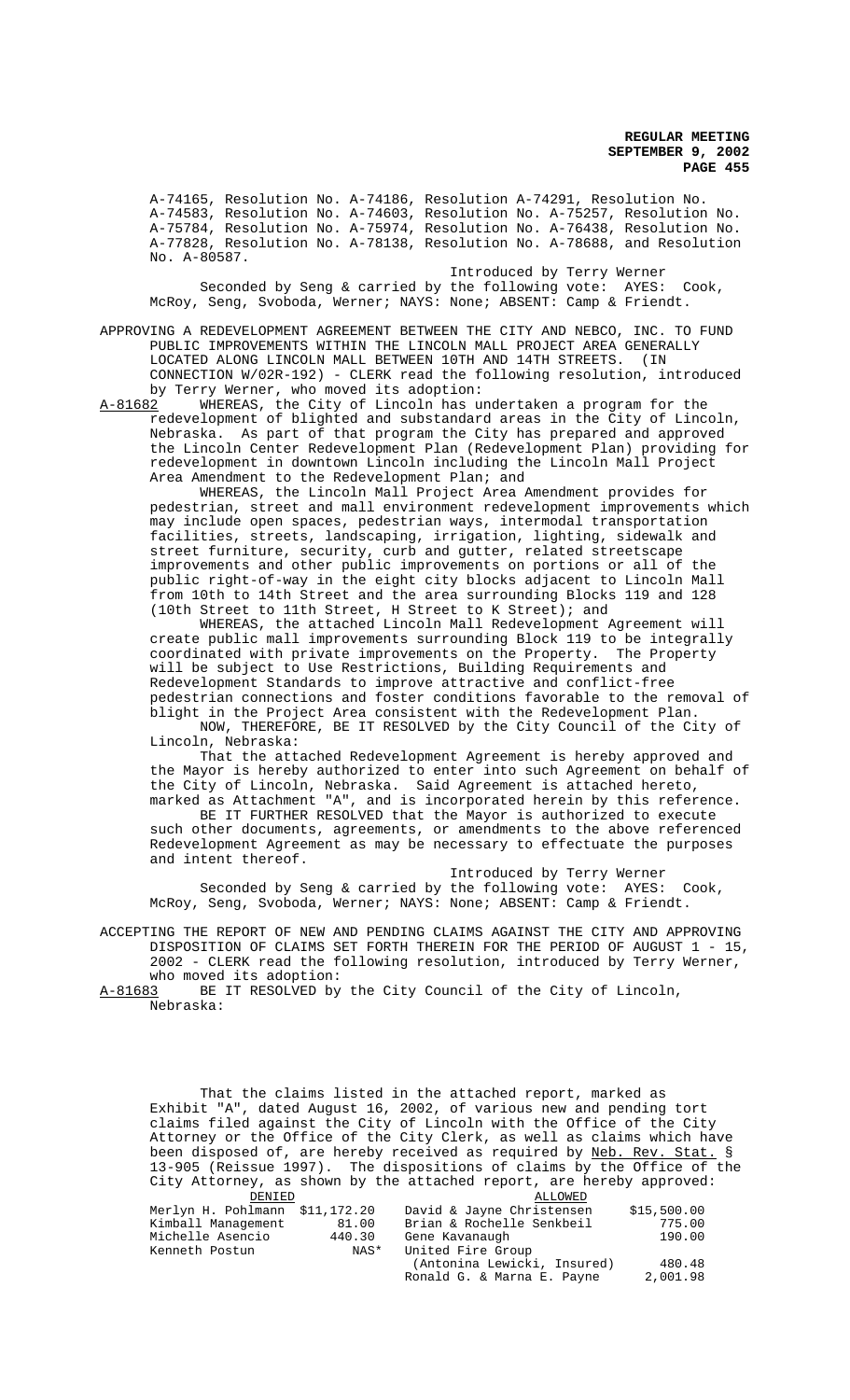> \*No Amount Specified. The City Attorney is hereby directed to mail to the various claimants listed herein a copy of this resolution which shows the final disposition of their claim.

 Introduced by Terry Werner Seconded by Seng & carried by the following vote: AYES: Cook, McRoy, Seng, Svoboda, Werner; NAYS: None; ABSENT: Camp & Friendt.

APPROVING APPROPRIATIONS IN THE AMOUNT OF \$39,950 FROM THE OPERATION OF KENO LOTTERY FUNDS FOR VARIOUS HUMAN SERVICES - CLERK read the following

resolution, introduced by Terry Werner, who moved its adoption:<br>A-81684 WHEREAS, Resolution No. A-75378 provides that five percen WHEREAS, Resolution No. A-75378 provides that five percent of the gross proceeds realized by the City of Lincoln from the operation of a keno lottery shall be designated for such human services as may be recommended and approved by the Joint Budget Committee, City Council and Lancaster Board of Commissioners; and

WHEREAS, the Joint Budget Committee has recommended that the City Council and Lancaster County Board of Commissioners approve the designation of \$39,950 from said gross funds for the human services listed in Attachment "A" (Keno Prevention Fund Round 17) attached hereto and incorporated herein by reference.

NOW, THEREFORE, BE IT RESOLVED by the City Council of the City of Lincoln, Nebraska:

The designation of the \$39,950 from gross funds from the operation of keno lottery for the human services listed in Attachment "A" is hereby approved and the Mayor is authorized to enter into grant contracts with Lancaster County, Nebraska and the respective agencies providing said human services.

Introduced by Terry Werner Seconded by Seng & carried by the following vote: AYES: Cook, McRoy, Seng, Svoboda, Werner; NAYS: None; ABSENT: Camp & Friendt.

APPOINTING JOHN LUDDEN TO THE LINCOLN AREA AGENCY ON AGING ADVISORY COUNCIL FOR A THREE-YEAR TERM EXPIRING JULY 1, 2005 - CLERK read the following resolution, introduced by Terry Werner, who moved its adoption:

A-81685 BE IT RESOLVED by the City Council of the City of Lincoln,

Nebraska:

That the appointment of John Ludden to the Lincoln Area Agency on Aging Advisory Council for a three-year term expiring July 1, 2005 is hereby approved.

Introduced by Terry Werner Seconded by Seng & carried by the following vote: AYES: Cook, McRoy, Seng, Svoboda, Werner; NAYS: None; ABSENT: Camp & Friendt.

APPOINTING COLETTE MAST TO THE COMMUNITY DEVELOPMENT TASK FORCE FOR A THREE-YEAR TERM TO EXPIRE AUGUST 31, 2005 - CLERK read the following

resolution, introduced by Terry Werner, who moved its adoption:<br>A-81686 BE IT RESOLVED by the City Council of the City of Lincoln BE IT RESOLVED by the City Council of the City of Lincoln, Nebraska:

That the appointment of Colette Mast to the Community Development Task Force for a three-year term expiring August 31, 2005 is hereby approved.

Introduced by Terry Werner Seconded by Seng & carried by the following vote: AYES: Cook, McRoy, Seng, Svoboda, Werner; NAYS: None; ABSENT: Camp & Friendt.

APPOINTING JEFF KIRKPATRICK, LYNDA ANDERSON, AND JAMES O'HANLON TO THE LINCOLN LIBRARY BOARD FOR TERMS COMMENCING ON SEPTEMBER 1, 2002 AND EXPIRING ON AUGUST 31, 2006, AUGUST 31, 2009, AND AUGUST 31, 2004, RESPECTIVELY CLERK read the following resolution, introduced by Terry Werner, who moved its adoption:<br>A-81687 BE IT RESOLVE

BE IT RESOLVED by the City Council of the City of Lincoln, Nebraska:

That the appointment of Jeff Kirkpatrick, Lynda Anderson, and James O'Hanlon to the Lincoln Library Board for terms expiring August 31, 2006, August 31, 2009, and August 31, 2004, respectively, is hereby approved.

Introduced by Terry Werner Seconded by Seng & carried by the following vote: AYES: Cook, McRoy, Seng, Svoboda, Werner; NAYS: None; ABSENT: Camp & Friendt.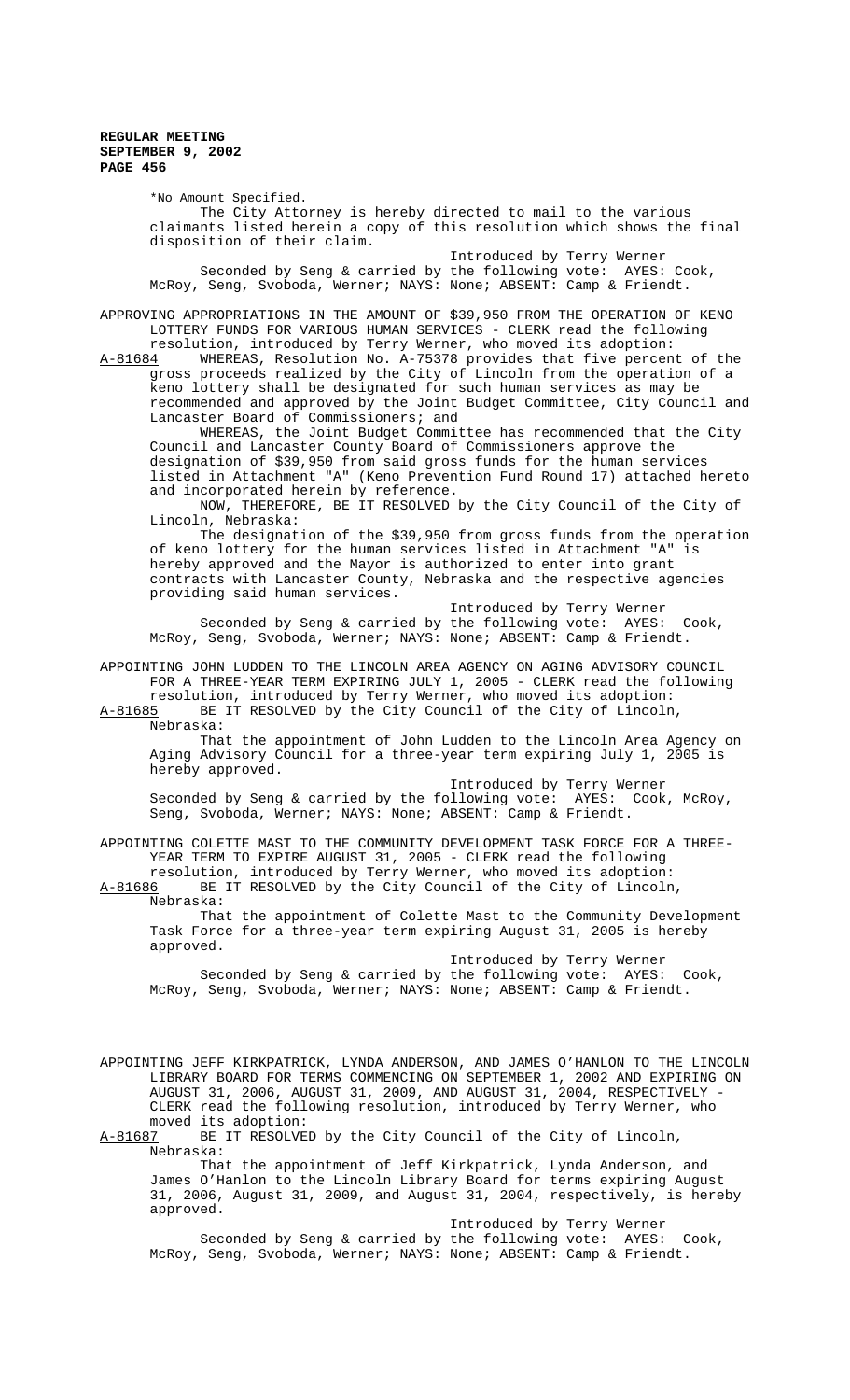- SETTING THE HEARING DATE OF MONDAY, SEPTEMBER 23, 2002 AT 1:30 P.M. FOR THE APPLICATION OF ROBERT & SUSAN IHRIG DBA BOB'S GRIDIRON GRILLE & PIGSKIN PUB FOR A CLASS I LIQUOR LICENSE LOCATED AT 4200 SOUTH 27TH STREET -CLERK read the following resolution, introduced by Terry Werner, who moved its adoption:
- A-81688 BE IT RESOLVED by the City Council, of the City of Lincoln, that a hearing date is hereby fixed for Mon. Sep. 23, 2002 at 1:30 p.m. or as soon thereafter as possible in the City Council Chambers, County-City Building, 555 S. 10th St., Lincoln, NE, for the purpose of considering the Application of Robert M. & Susan J. Ihrig dba Bob's Gridiron Grille & Pigskin Pub for a Class I liquor license, located at 4200 South 27th Street.

If the Police Dept. is unable to complete the investigation by said time, a new hearing date will be set.

Introduced by Terry Werner Seconded by Seng & carried by the following vote: AYES: Cook, McRoy, Seng, Svoboda, Werner; NAYS: None; ABSENT: Camp & Friendt.

- SETTING THE HEARING DATE OF MONDAY, SEPTEMBER 23, 2002 AT 1:30 P.M. FOR THE APPLICATION OF CHASE ENTERPRISES, INC. DBA SILVER SPOKE SALOON FOR A CLASS D-1 LIQUOR LICENSE LOCATED AT 1400 SALTILLO ROAD - CLERK read the following resolution, introduced by Terry Werner, who moved its
- adoption:<br>A-81689 BE BE IT RESOLVED by the City Council, of the City of Lincoln, that a hearing date is hereby fixed for Mon. Sep. 23, 2002 at 1:30 p.m. or as soon thereafter as possible in the City Council Chambers, County-City Building, 555 S. 10th St., Lincoln, NE , for the purpose of considering the Application of Chase Enterprises, Inc. dba Silver Spoke Saloon for a Class D-1 Liquor license, located at 1400 Saltillo Road, Roca, NE. If the Police Dept. is unable to complete the investigation by said time, a new hearing date will be set.

Introduced by Terry Werner Seconded by Seng & carried by the following vote: AYES: Cook, McRoy, Seng, Svoboda, Werner; NAYS: None; ABSENT: Camp & Friendt.

- SETTING THE HEARING DATE OF MONDAY, SEPTEMBER 23, 2002 AT 1:30 P.M. FOR THE APPLICATION OF LEVY PREMIUM FOODSERVICE LTD. DBA LEVY RESTAURANTS FOR A DELETION TO PREMISE CONSISTING OF SOUTH PARKING LOT APPROX. 50' X 200', LOCATED AT HAYMARKET PARK, 403 LINE DRIVE CIRCLE - CLERK read the following resolution, introduced by Terry Werner, who moved its adoption:
- A-81690 BE IT RESOLVED by the City Council, of the City of Lincoln, that a hearing date is hereby fixed for Mon. Sep. 23, 2002 at 1:30 p.m. or as soon thereafter as possible in the City Council Chambers, County-City Building, 555 S. 10th St., Lincoln, NE , for the purpose of considering the Application of Levy Premium Foodservice Ltd. dba Levy Restaurants for a deletion to premise consisting of south parking lot approx. 50' x 200' located at Haymarket Park, 403 Line Drive Circle. If the Police Dept. is unable to complete the investigation by

said time, a new hearing date will be set.

Introduced by Terry Werner Seconded by Seng & carried by the following vote: AYES: Cook, McRoy, Seng, Svoboda, Werner; NAYS: None; ABSENT: Camp & Friendt.

APPLICATION OF CRAWDAD'S INC. DBA HOLMES GOLF COURSE FOR A SPECIAL DESIGNATED LICENSE TO COVER THE ENTIRE GOLF COURSE AND PARKING LOT AT 3701 S.  $70^{\text{TH}}$ STREET ON THE 26<sup>TH</sup> DAY OF SEPTEMBER, 2002, FROM 8:00 A.M. TO 8:00 P.M. (8/26/02 - Carried over due to 3-3 tie vote) (Request by applicant to withdraw) - PRIOR to reading:<br>WERNER Moved to withdraw the a

Moved to withdraw the application per the request of applicant. Seconded by Seng & carried by the following vote: AYES: Cook, McRoy, Seng, Svoboda, Werner; NAYS: None; ABSENT: Camp & Friendt.

The ordinance, having been **WITHDRAWN**, was assigned File **#38-4413**, & placed on file in the Office of the City Clerk.

#### **PETITIONS & COMMUNICATIONS**

SETTING THE HEARING DATE OF MONDAY, SEPTEMBER 16, 2002 AT 1:30 P.M. FOR THE APPLICATION OF ST. JOSEPH CATHOLIC CHURCH & SCHOOL TO CONDUCT A LOTTERY WITHIN THE CITY OF LINCOLN FROM OCTOBER 1 THROUGH NOVEMBER 30, 2002 -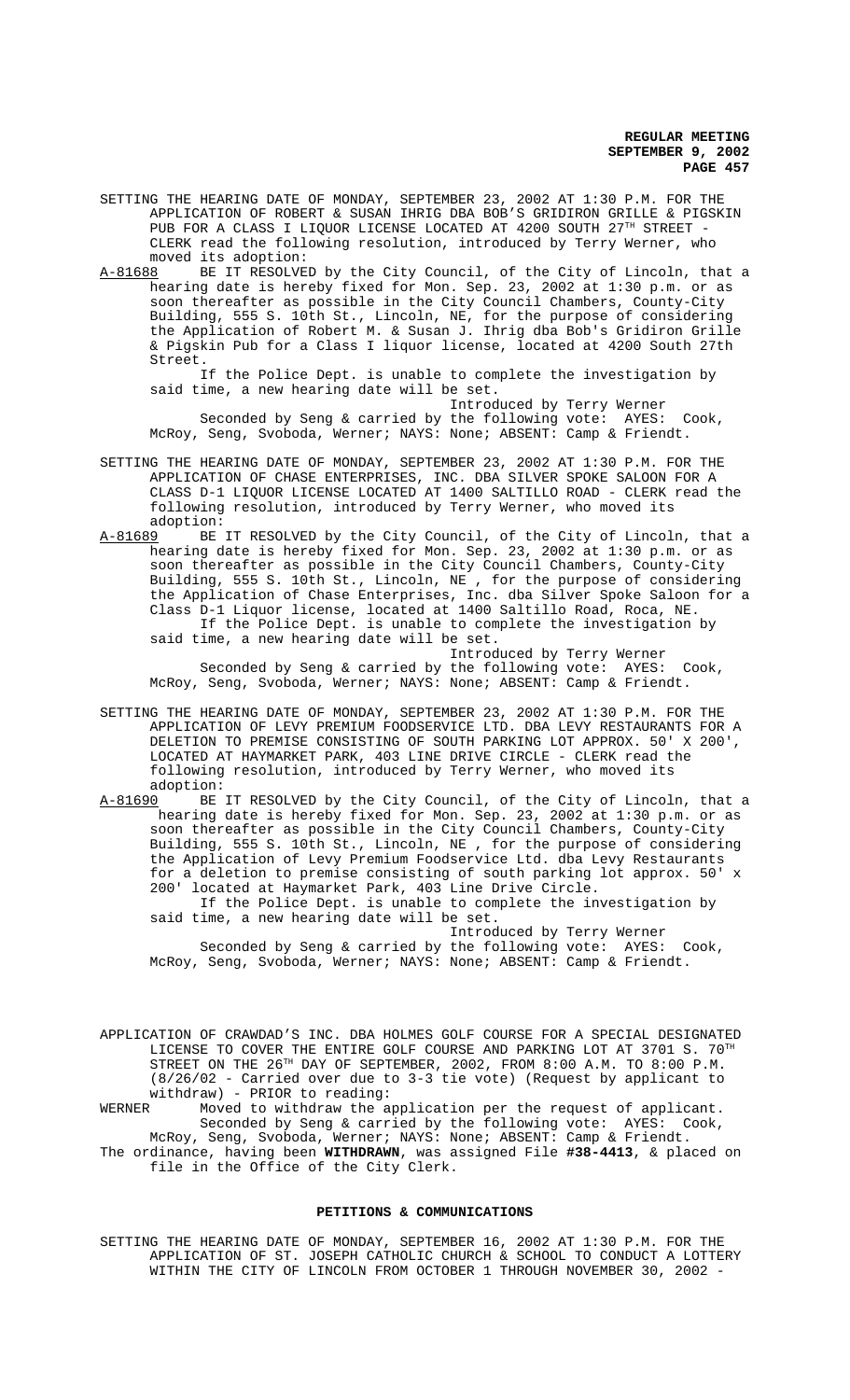CLERK requested to set the hearing date of Monday, September 16, 2002 at  $1:30 \text{ p.m.}$ <br>WERNER So So moved.

Seconded by Seng & carried by the following vote: AYES: Cook, McRoy, Seng, Svoboda, Werner; NAYS: None; ABSENT: Camp & Friendt.

SETTING THE HEARING DATE OF MONDAY, SEPTEMBER 16, 2002 AT 1:30 P.M. FOR THE APPLICATION OF ST. TERESA'S CATHOLIC CHURCH TO CONDUCT A LOTTERY WITHIN THE CITY OF LINCOLN FROM OCTOBER 1 THROUGH NOVEMBER 10, 2002 - PRIOR to reading:

CLERK . Reported applicant requested change of start date to 9/29/02.<br>CLERK . Requested to set the hearing date of Monday, September 16, 20 Requested to set the hearing date of Monday, September 16, 2002 at 1:30 p.m.

WERNER So moved with the change of start date of 9/29/02. Seconded by Seng & carried by the following vote: AYES: Cook,

McRoy, Seng, Svoboda, Werner; NAYS: None; ABSENT: Camp & Friendt.

SETTING THE HEARING DATE OF MONDAY, SEPTEMBER 16, 2002 AT 1:30 P.M. FOR THE APPLICATION OF ST. PATRICK'S SCHOOL TO CONDUCT A RAFFLE WITHIN THE CITY OF LINCOLN FROM SEPTEMBER 17 THROUGH NOVEMBER 22, 2002 - CLERK requested to set the hearing date of Monday, September 16, 2002 at  $1:30 \text{ p.m.}$ <br>WERNER So

So moved.

Seconded by Seng & carried by the following vote: AYES: Cook, McRoy, Seng, Svoboda, Werner; NAYS: None; ABSENT: Camp & Friendt.

#### **The following were referred to the Planning Dept.:**

Change of Zone 3375 - Application of Carol J. Sjulin, David H. Sjulin, and Kathryn Sjulin-Lonowski to change the zoning from R-1/AGR to O-3 property located at the NE corner of Old Cheney Rd. and Highway 2.

Use Permit 146 - Application of Carol J. Sjulin, David H. Sjulin, and Kathryn Sjulin-Lonowski to permit 60,000 sq. ft. of office and financial on property located at the NE corner of Old Cheney Rd. and Highway 2.

Special Permit 1986 - Application of TJK Investments, Inc. to construct a parking lot in residential zoning district on property located at 28<sup>th</sup> and Vine Street.

### **REPORTS OF CITY OFFICERS**

INVESTMENT OF FUNDS FOR AUGUST 26 THROUGH AUGUST 30, 2002 - CLERK read the following resolution, introduced by Terry Werner, who moved its

adoption:<br>A-81691 BE BE IT HEREBY RESOLVED BY THE CITY COUNCIL of the City of Lincoln, Nebraska:

That the attached list of investments be confirmed and approved, and the City Treasurer is hereby directed to hold said investments until maturity unless otherwise directed by the City Council.

Introduced by Terry Werner Seconded by Seng & carried by the following vote: AYES: Cook, McRoy, Seng, Svoboda, Werner; NAYS: None; ABSENT: Camp & Friendt.

INVESTMENT OF FUNDS FOR AUGUST 19 THROUGH AUGUST 23, 2002 - CLERK read the following resolution, introduced by Terry Werner, who moved its

adoption:<br>A-81692 BE BE IT HEREBY RESOLVED BY THE CITY COUNCIL of the City of Lincoln, Nebraska:

That the attached list of investments be confirmed and approved, and the City Treasurer is hereby directed to hold said investments until maturity unless otherwise directed by the City Council. Introduced by Terry Werner

Seconded by Seng & carried by the following vote: AYES: Cook, McRoy, Seng, Svoboda, Werner; NAYS: None; ABSENT: Camp & Friendt.

APPROVING THE DISTRIBUTION OF FUNDS REPRESENTING INTEREST EARNINGS ON SHORT-TERM INVESTMENTS OF IDLE FUNDS FOR THE MONTH ENDED JULY 31, 2002 - CLERK read the following resolution, introduced by Terry Werner, who moved its adoption:<br><u>A-81693</u> BE

BE IT RESOLVED by the City Council of the City of Lincoln, Nebraska: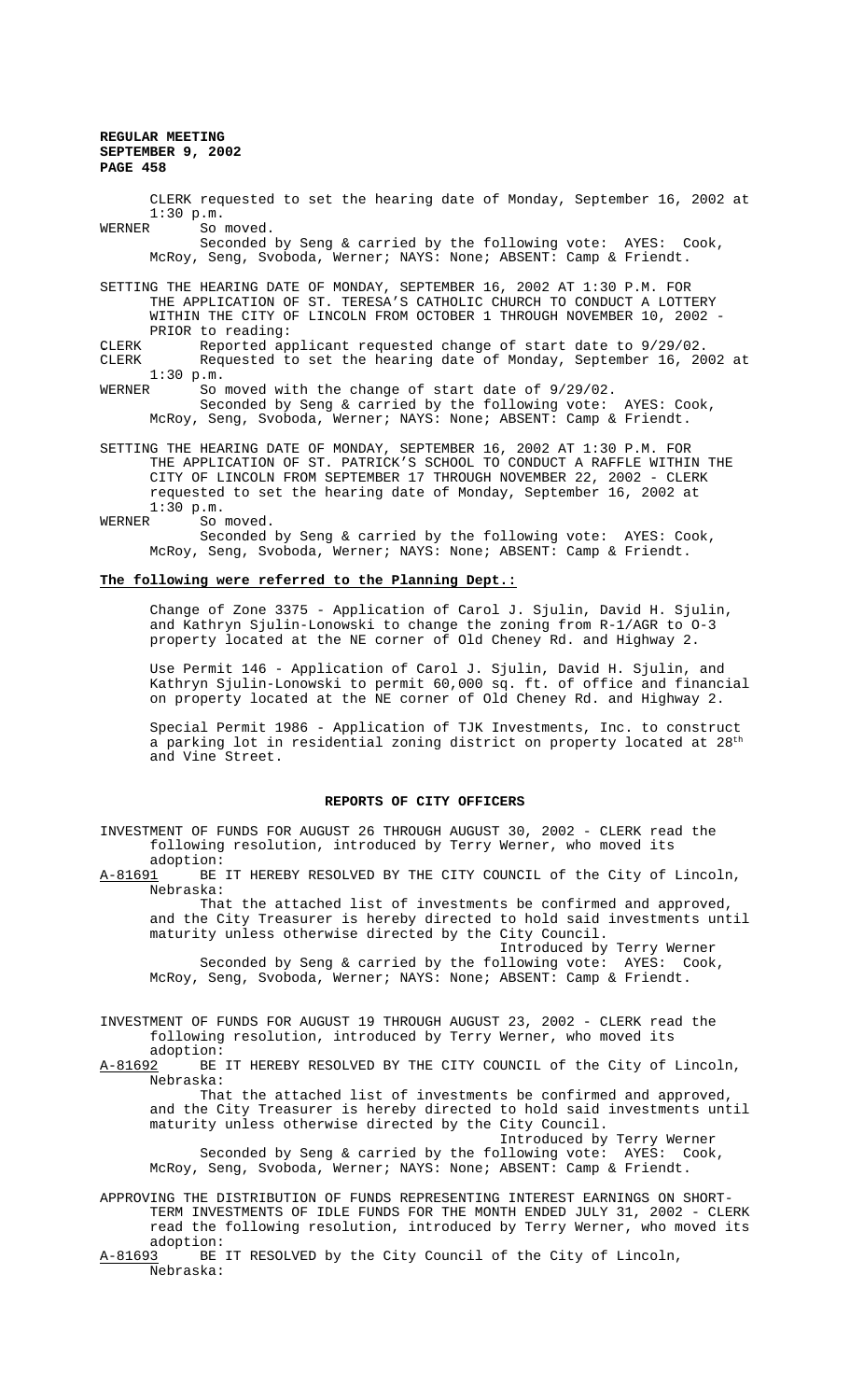That during the month ended July 31, 2002, \$70,360,52 was earned from short-term investments of "IDLE FUNDS". The same is hereby distributed to the various funds on a pro-rata basis using the balance of each fund and allocating a portion of the interest on the ratio that such balance bears to the total of all fund balances.

Seconded by Seng & carried by the following vote: AYES: Cook, McRoy, Seng, Svoboda, Werner; NAYS: None; ABSENT: Camp & Friendt.

REQUEST OF PUBLIC WORKS TO SET THE HEARING DATE OF MONDAY, SEPTEMBER 30, 2002 AT 5:30 P.M. AND PLACE ON THE FORMAL CITY COUNCIL AGENDA THE FOLLOWING:<br>02R-198 TO PROVIDE AUTHORITY TO CREATE A PAVING UNIT IN SAUNDERS TO PROVIDE AUTHORITY TO CREATE A PAVING UNIT IN SAUNDERS AVENUE, 12<sup>TH</sup> TO 14<sup>TH</sup> STREETS IN ORDER TO BRING SAID STREET UP TO CURRENT DESIGN STANDARDS WITH 33' WIDE PAVING -

CLERK Requested to set the hearing date of Monday, September 30, 2002 at 5:30 p.m.:

SENG So moved.

Seconded by McRoy & carried by the following vote: AYES: Cook, McRoy, Seng, Svoboda, Werner; NAYS: None; ABSENT: Camp & Friendt.

- QUARTERLY FINANCIAL REPORT FROM LES FOR APRIL JUNE, 2002 CLERK presented said report which was placed on file in the Office of the City Clerk. **(40)**
- REPORT FROM CITY TREASURER OF CASH ON HAND AT THE CLOSE OF BUSINESS JULY 31, 2002 - CLERK presented said report which was placed on file in the Office of the City Clerk.. **(5-21)**
- CLERK'S LETTER & MAYOR'S APPROVAL OF ORDINANCES & RESOLUTIONS PASSED BY COUNCIL ON AUGUST 19, 2002 - CLERK presented said report which was placed on file in the Office of the City Clerk.
- CLERK'S LETTER & MAYOR'S APPROVAL OF ORDINANCES & RESOLUTIONS PASSED BY COUNCIL ON AUGUST 26, 2002 - CLERK presented said report which was placed on file in the Office of the City Clerk.
- REPORT FROM CITY TREASURER OF TELECOMMUNICATION OCC. TAX FOR THE MONTH OF JAN. THROUGH MAR., 2002: ZENEX LONG DISTANCE, INC., FAST PHONES OF NEBRASKA, CORP.; FOR THE MONTH OF APRIL THROUGH JUNE, 2002: MATRIX TELECOM, FAST PHONES OF NEBRASKA, CORP.; FOR THE MONTH OF JULY, 2002: NEXTEL WEST CORP., USA PAGING LLC, COMDATA TELECOMMUNICATIONS, INC., RSL COM USA, INC., GLOBALCOM, INC., GLYPHICS COMMUNICATIONS, INC., TRI-M COMMUNICATIONS, INC., NOSVA LIMITED PARTNERSHIP, NOS COMMUNICATIONS, INC. GTC TELECOM, INC., LIGHTYEAR COMMUNICATIONS, INC., ZONE TELECOM, INC., LDMI TELECOMMUNICATIONS, INC., ASSOCIATION ADMINISTRATORS, INC., AFFINITY NETWORK, INC., ONSTAR CORPORATION, ATT WIRELESS PCS, LLC, ATS MOBILE TELEPHONE CO., INC., WORKING ASSETS FUNDING SERVICE, INC., TELCO DEVELOPMENT GROUP DE INC., ACN COMMUNICATIONS SERVICES, INC., INTELLICAL OPERATOR SERVICES, TRANS NATIONAL COMMUNICATIONS INT'L., INC., QWEST COMMUNICATIONS, CORP., TELIGENT SERVICES, INC., GLOBAL CROSSING

TELECOMMUNICATIONS, INC., AT&T COMMUNICATIONS OF MIDWEST, EXCEL TELECOMMUNICATIONS, INC., PRIMUS TELECOMMUNICATIONS, INC., BROADWING TELECOMMUNICATIONS, TOUCH AMERICA, INC., BIG PLANET, INC., XO LONG DISTANCE SERVICES, INC., TRACFONE WIRELESS, WORLDXCHANGE CORP., AND OPERATOR COMMUNICATIONS, INC. - CLERK presented said report which was placed on file in the Office of the City Clerk. **(20)**

- REPORT OF FRANCHISE TAX FOR THE MONTH OF JULY, 2002 FROM AQUILA -CLERK presented said report which was placed on file in the Office of the City Clerk. **(16-1)**
- REPORT OF LINCOLN WATER & WASTEWATER SYSTEM RECAPITULATION OF DAILY CASH RECEIPTS FOR AUGUST, 2002 - CLERK presented said report which was placed on file in the Office of the City Clerk. **(8-71)**

## **ORDINANCES - 1ST READING**

APPROVING A MULTI-YEAR LEASE BETWEEN THE CITY OF LINCOLN PARKS AND RECREATION DEPARTMENT AND NEBRASKA WESLEYAN UNIVERSITY FOR THE IMPROVEMENT OF AND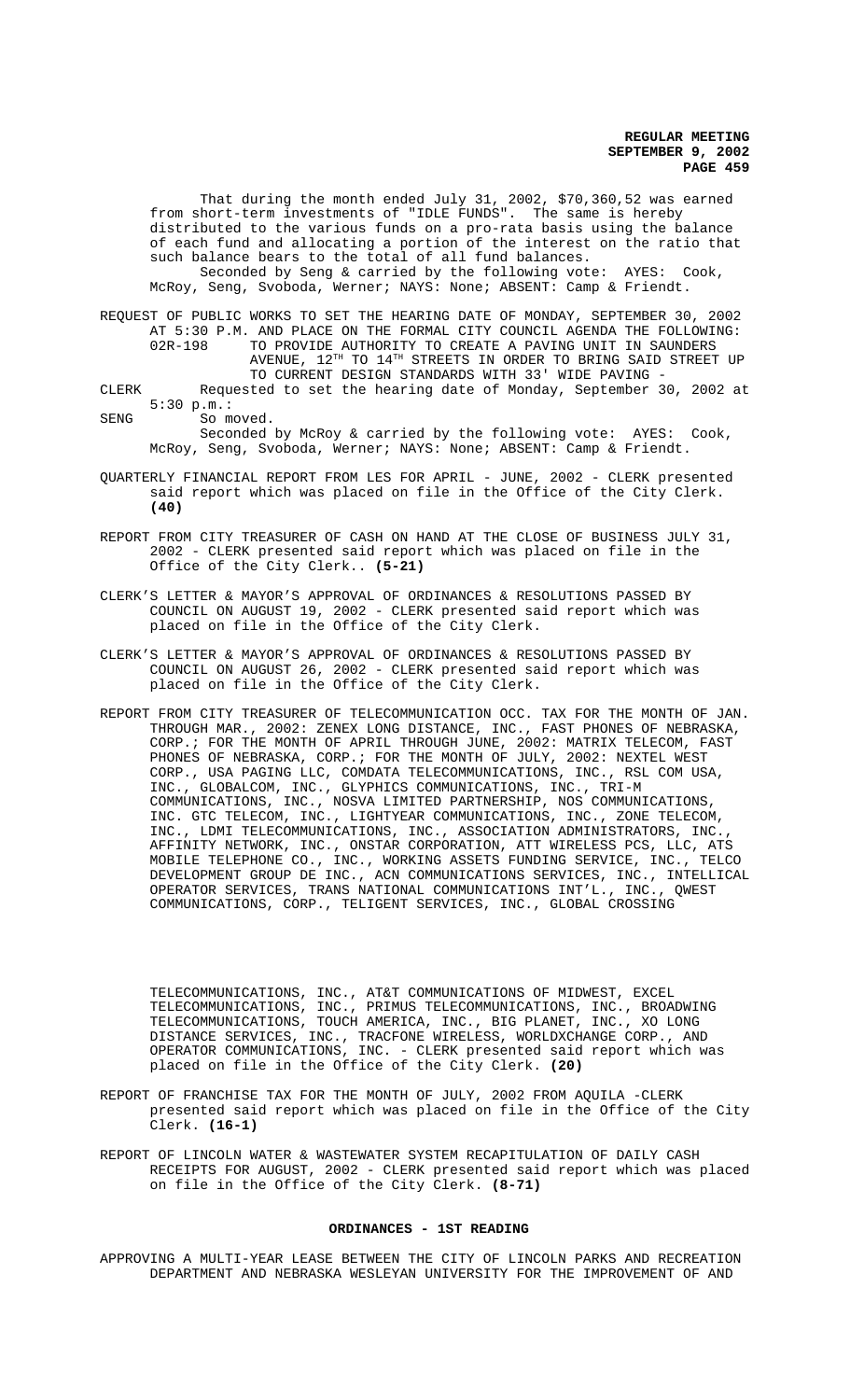- USE OF THE BASEBALL FIELD LOCATED IN WOODS PARK PRIOR to reading: MCROY Moved to have second reading on 9/30/02. Seconded by Seng & carried by the following vote: AYES: Cook,
- McRoy, Seng, Svoboda, Werner; NAYS: None; ABSENT: Camp & Friendt. CLERK Read an ordinance, introduced by Terry Werner, approving a multiyear lease between the City of Lincoln Parks and Recreation Department and Nebraska Wesleyan University for the improvement of and use of the baseball field located in Woods Park, the first time.
- VACATING THE NORTH-SOUTH ALLEY FROM THE SOUTH LINE OF M STREET TO THE NORTH LINE OF THE EAST-WEST ALLEY IN BLOCK 83, ORIGINAL PLAT OF LINCOLN, GENERALLY LOCATED WEST OF S. 7TH STREET BETWEEN L AND M STREETS - CLERK read an ordinance, introduced by Terry Werner, vacating the north-south alley from the south line of M Street to the north line of the east-west alley in Block 83, Original Plat of Lincoln, generally located west of S. 7th Street between L and M Streets, the first time.
- AMENDING THE CORPORATE LIMITS OF THE CITY BY ANNEXING APPROXIMATELY 35.3 ACRES OF PROPERTY GENERALLY LOCATED AT U.S. HIGHWAY 77, S.W. 12TH STREET AND W. SOUTH STREET. (IN CONNECTION  $W/02-134$ , 02-135) (REQUEST  $2^{ND}$  &  $3^{RD}$ READINGS 9/16/02) - CLERK read an ordinance, introduced by Terry Werner, amending the corporate limits of the City by annexing approximately 35.3 acres of property generally located at U.S. Highway 77, S.W. 12th Street and W. South Street, the first time.
- APPROVING THE ACQUISITION OF APPROXIMATELY 30.84 ACRES OF PROPERTY IN ORDER FOR THE NEBRASKA HOUSING RESOURCE, INC. TO DEVELOP AFFORDABLE HOUSING ON PROPERTY GENERALLY LOCATED AT U.S. HIGHWAY 77 AND W. SOUTH STREET.(IN CONNECTION  $W/02-133,02-135)$  (REQUEST  $2^{ND}$  &  $3^{RD}$  READINGS  $9/16/02)$  - CLERK read an ordinance, introduced by Terry Werner, approving the acquisition of approximately 30.84 acres of property in order for the Nebraska Housing Resource, Inc. to develop affordable housing on property generally located at U.S. Highway 77 and W. South Street, the first time.
- DECLARING APPROXIMATELY 30.84 ACRES OF PROPERTY GENERALLY LOCATED AT U.S. HIGHWAY 77 AND W. SOUTH STREET, AS SURPLUS AND AUTHORIZING THE SALE THEREOF. (IN CONNECTION  $W/02-133$ , 02-134) (REQUEST  $2^{ND}$  &  $3^{RD}$  READINGS 9/16/02) - CLERK read an ordinance, introduced by Terry Werner, declaring approximately 30.84 acres of property generally located at U.S. Highway 77 and W. South Street, as surplus and authorizing the sale thereof, the first time.

#### **ORDINANCES - 3RD READING**

CHANGE OF ZONE 74HP - APPLICATION OF CINDY LOOPE FOR A LANDMARK DESIGNATION FOR THE EAST CAMPUS NEIGHBORHOOD LANDMARK DISTRICT GENERALLY LOCATED BETWEEN HOLDREGE STREET ON THE NORTH, IDYLWILD DRIVE ON THE WEST, APPLE STREET ON THE SOUTH AND N. 40TH STREET ON THE EAST - CLERK read an ordinance, introduced by Coleen Seng, for a change of zone 74HP application of Cindy Loope for a landmark designation for the East Campus Neighborhood Landmark District generally located between Holdrege Street on the North, Idylwild Drive on the west, Apple Street on the south and N. 40th Street on the east, the third time. SENG Moved to pass the ordinance as read.

Seconded by McRoy & carried by the following vote: AYES: Cook, McRoy, Seng, Svoboda, Werner; NAYS: None; ABSENT: Camp & Friendt. The ordinance, being numbered **#18063**, is recorded in Ordinance Book 25, Page

#### **MISCELLANEOUS BUSINESS**

### **PENDING LIST -**

MCROY Moved to extend the Pending List to September 16, 2002.